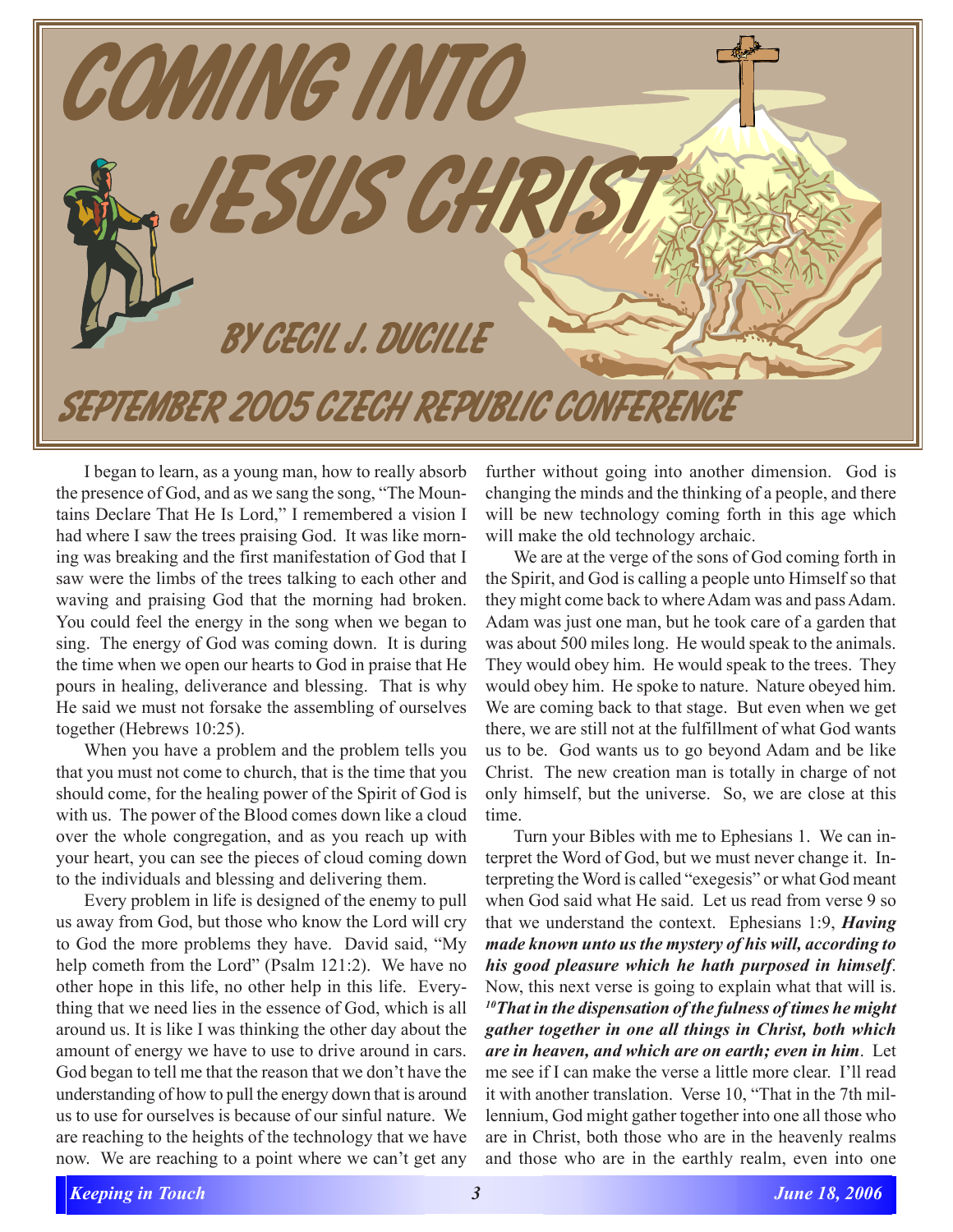## church."

This morning, as we gather together, we can see a part of the church sitting down here. But the unseen parts of the church, who are also here, are more than the seen parts of the church. Now, if we understand why this is necessary, we will understand that there are many brethren who have died who never had the true gospel. Now, they will not learn the true gospel in Heaven. They have to learn the true gospel from us, for Jesus cannot be revealed in a spirit. He has to be revealed in physical human beings. Thus we see that Moses and Elias left the heavenly realm to come down to the earthly realm to ask Jesus Christ about His death, burial and resurrection (Luke 9:31). It is the revelation of Jesus Christ that will lift us into the heavenly realm so that we can be closer to them and our revelation to them will bring them, the heavenly realm, down so that we can be one.

Some people think that what I am saying is total nonsense. But remember, God says that the message that we have is foolishness to them that perish (I Corinthians 1:18). So, the spiritual realm is asking questions, and we are going to ask you to ask the questions that come to your heart, even as we fellowship together.

The ministry cannot arise in Christ too far above the church itself. The whole church must rise. Now, you ask the question then, "How is God going to bring all of us together in with Peter, Paul, James, and John? How are we going to come in together?" If you turn your Bibles with me to Brother John, we can see the will of God for us. John 17:15, I pray not that thou shouldest take them out of the world, but that thou shouldest keep them from the evil. So, immediately we understand that those who are praying to be raptured out of here are not praying according to the will of God.

Now, we go down to verse 20, *Neither pray I for these alone, but for them also which shall believe on me through their word*. So, we can see clearly then that we would be a part of those that Christ Jesus is praying for at this time. He is praying *is to close the door to the devil and to*

that our understanding might be opened to see heavenly things, rather than just looking down on the earth. The prayer is, verse 21, That they all may be one; as thou, Father, a*rt in me, and I in thee, that they also may be one in us…* Then that will bring a manifestation in the world. …*that the world may believe that thou hast sent me.* So, if you have Christ in you, you have the Father in Christ in you. And if you are in Christ, then you are in Christ who is in the Father.

So, while you are going up, you are going down. The higher you rise in Christ, the deeper you go into God. So, the 3rd dimension of rising in Christ gives you the 4th dimension of going deeper into God. The revelation of Christ brings you into the revelation of the Father. But the question is, "How do we get into this?" We do this by throwing the responsibility back on God, because it is impossible through human effort for you to get there.

When I was a young Christian, I thought that by fasting and prayer I could force Heaven open. Fasting and prayer does nothing for Heaven. What it does is something for you. It kills the carnality in you. It gives you control over the temple, your body. It is absolutely necessary that you control your own body and your own mind. In other words, the whole world is tempting you to go after the things that they have. If you learn to control yourself, then nobody can tempt you to do something that you didn't want to do. Then you are actually doing the will of God to control your own body. You do not eat because you have food. You have food because you eat. The food should not be able to tempt you to eat it. You should be hungry sometimes when you have food, because you decided in your mind not to eat. So it is also with those who are married. The marital process is not something that someone should use to exercise the appetite. The man who is married and the woman who is married have to apply more restraint in their lives than those who are not married. Yes, it is like having food and not eating it. So, God is training people first to be in control of themselves.

This brings us back to this question of, "How are we going to get into this place that God says we should be?" We are in the 7th dimension or the 7th millennium, which means that God must complete all of His works in the

> morning. Now, those of you who don't understand that, you put it down as a question to ask, so that we all go together into one understanding into the things of God. So the onus or the responsibility to be godly is not mine, but it is God's. It is on God to make me what He wants

me to be.

*What is My responsibility? It*

 *open the door to God!*

What then is my responsibility before God? My responsibility is to make myself available to God. It is that, when God comes, I receive Him. It is to close the door to the devil and to open the door to God. Basically, I am the doorkeeper. The scripture said, "I stand at the door and knock, if any man, IF ANY MAN opens the door, I will come in" (Revelation 3:20). He is not a door crasher. He is not going to blow down your door. We get back to the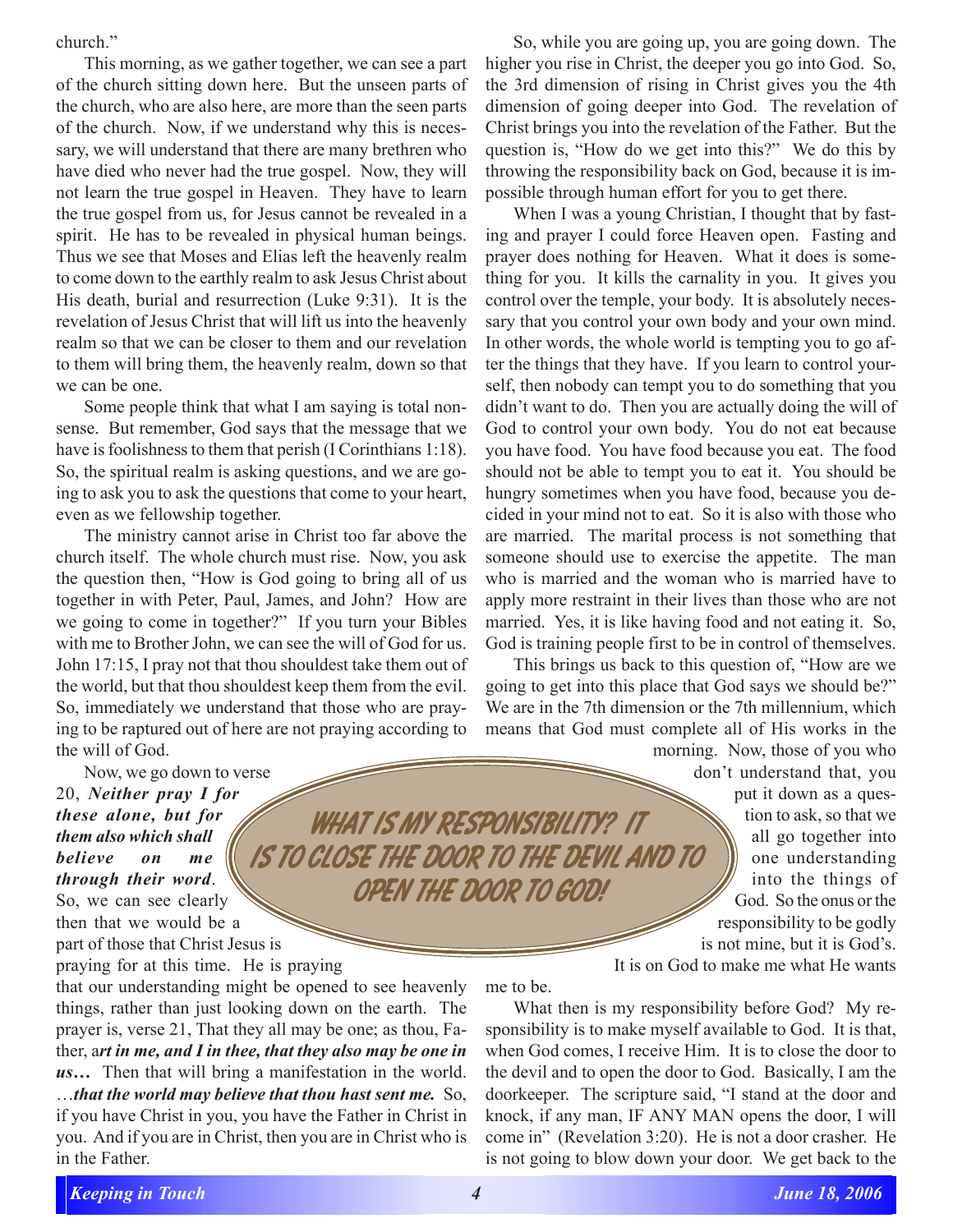question of, "How do we get to this position of coming in with Peter, Paul, James, John and all of the apostles who are here this morning, the people who are looking on, trying to hear from us how we are overcoming in this life?"

Let me go off again on a tangent before I come back to the question. The point is that Peter, Paul, James, John and all those brothers did not have the kind of spiritual attack that we have. At this time, Satan is allowed to pull out all the stops. We have spirits of greater knowledge, men of greater knowledge; he has all of the things together that he needs (six-six-six) to bring forth his plan. There are some spirits that were never loosed; they could not be loosed. They are so bad, it would have been unfair for God to have loosed them at that time. THEY ARE LOOSE NOW! Your children are facing greater spiritual power and activity than Paul, Peter or any of those before ever faced. From this generation, therefore, must come forth the overcomers who will put the devil down underfoot. You see, it is very important that we overcome AT THIS TIME. God is gathering together this company who will move in with the heavenly company, even now at this time.

Then we come back to the question, "How are we going to get there?" Amen. Look with me at John 17:22, *And the glory which thou gavest me I have given them; that they may be one, even as we are one.* When you talk about glory here, *doxa*, (Strong's Concordance Greek #1391) you are talking about light, energy, power, deliverance, - GOD! But He says, *I have given them*. That means that there is a power and a glory that is available to us that we have not yet tapped into. When we are able to tap into that glory, we shall overcome all things.

Yesterday we were talking about Brother Joseph, who was translated three times: out of death row, out of prison, out of country, and everywhere. Yes! He was translated several times, and brought to us in Jamaica from Ireland. Many others of God's people have been translated from one position to another position to save them out of some thing or the other. As a sinner, in a fight, holding down a man to kill him, I was translated from between the blow going down on the man and the blow hitting him. You can imagine, in just a fraction of a second, I was translated down to way out there.

"Thine is the Kingdom, thine is the power, thine is the glory for ever"(Matthew 6:13). The glory forever and ever IS HERE with us. Now He said that when we get this glory, then the glory will make us one (John 17:22).

Somebody might think, "Let's go out and form an association and form a church and get people to join and then we will be one. Let us all study the same doctrine and all walk in step, in unison, and that surely will make us one." It won't! That was the idea of Nimrod, who formed the first army. He was the first general; he was the first man to form an army, and they would move together.



You would say that those guys were really together. That is the carnal way of thinking. But the spiritual way of thinking is that the glory of God in you and the glory of God in me makes us one. We don't have to try to be one. God decided to explain it to us. He said in John 17:23, *I in them, and thou in me…* So, in them would be I and thou. *…that they may be made perfect in one.* That they may be made complete, and our completion is in one; our completion is in Him.

God didn't finish making us in the garden of Eden. There were three things that God couldn't give us. He couldn't give us the Holy Ghost. He couldn't give us Christ and He couldn't give us the Blood. Are you with me? We find these three things represented by the three stones that were missing from Heylel in Ezekiel 28, and the three stones that were added on in the perfect man in Revelation 21:20. These three stones were represented by a chrysoprasus: *chrusoprasos* (Greek #5556), a chrysolite: *chrusolithos* (Greek #5555) and an amethyst: *amethustos* (Greek #271). You notice that two of them start with "chrys." They have the same root. It means that Christ in them, Christ sends the Holy Ghost as our comforter. He was another comforter.

We then ask ourselves another question. This coming together that God is talking about, with the heavenly host - who are we going to be coming together with? Where will we have to be in order to join that company? Because He is not talking about a momentary rising, but He is speaking of a permanent position of rising. He that abideth.

Turn to Hebrews 12 and look at that. We won't be able to preach anything fully here; I'm just provoking you with the Word. In verse 22, He begins to name what we are to come to. Hebrews 12:22, *But ye are come unto mount Sion, and unto the city of the living God, the heavenly Jerusalem, and to an innumerable company of angels,* 23*To the general assembly and church of the firstborn, which are written in heaven, and to God the Judge of all, and to the spirits of just men made perfect,* 24*And*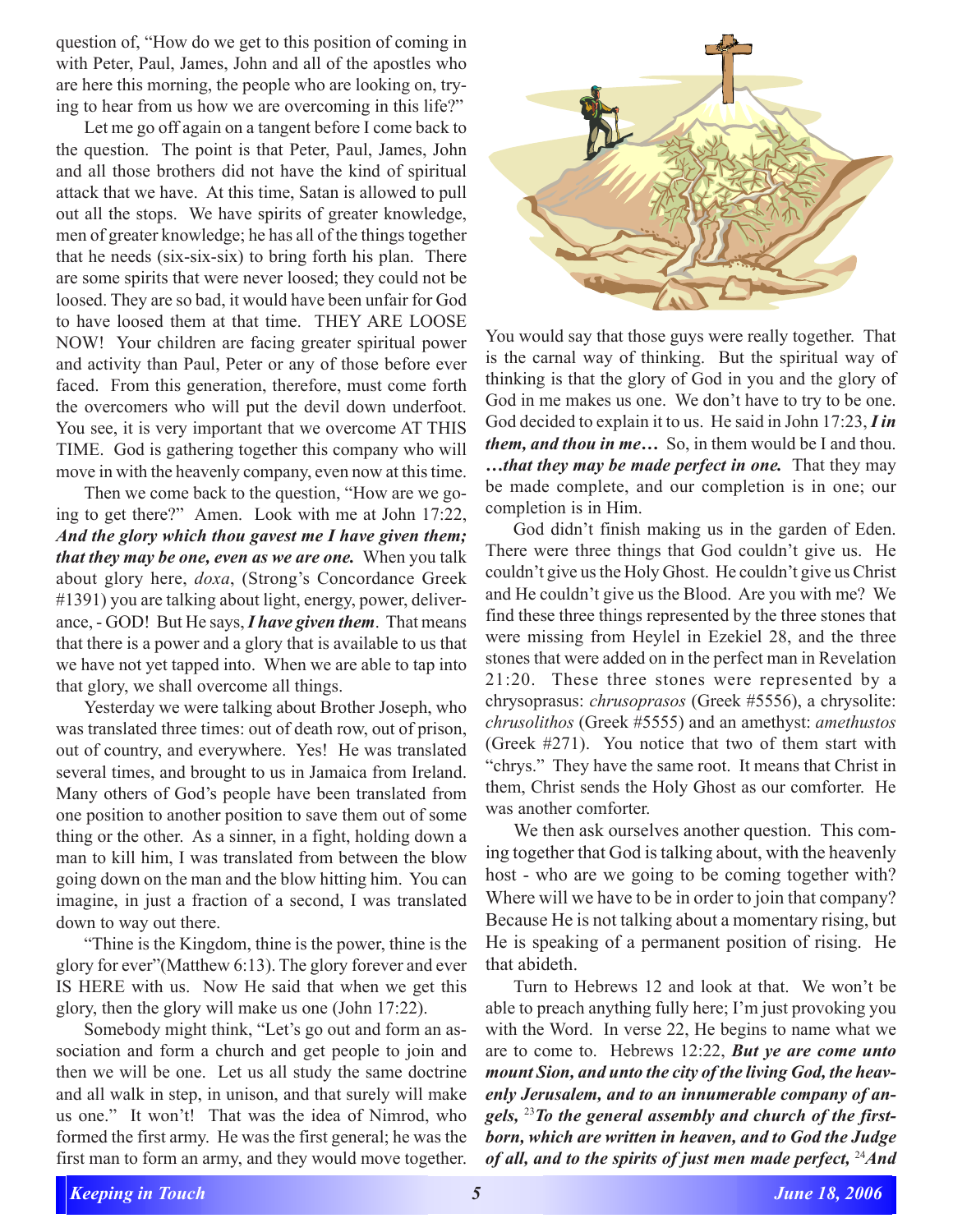## *to Jesus the mediator of the new covenant, and to the blood of sprinkling, that speaketh better things than that*

*of Abel.* Praise God. Now, we can see these 8 parts of the church. For instance, when he says Sion in the 22nd verse, he is speaking not only of people who are here but who also are there. We are talking about people who have become overcomers in God, so that they are classified with all the overcomers, the mighty ones of God, from the foundation of the world until now. Then he speaks of the assembly of the firstborn, the church of the firstborn. Then he speaks of the spirits of just men made perfect.

It means that the men and women that have passed on before are still a part of the church. They have never left the church. As you progress in your spiritual growth, you will find that many of these that have gone on before are sometimes sent to help you. It is not an unusual thought, because some of the brothers that God sent to John to reveal to him the truth, he thought they were so bright that they were Jesus Himself. Yet, you will notice that it says that they were the spirits of just men made perfect. They were not the whole man. They were just the spirit. Amen.

Maybe I should stop here, and then you can question the Word. You know that while I speak to you, the Spirit of God is moving on you and through you and with you, and you are getting certain thoughts and certain questions that I never said. So, as we fellowship together, these will come forth, and your soul will be blessed and delivered.

## Questions and Answers

Congregation: I am asking about the stones, the nine in Ezekiel and the twelve in Revelation.

Brother duCille: Well, in Ezekiel 28:13, we are told that all of the stones were given to Heylel, and we believe to Adam, also. In Revelation, they said again that all of the stones were given and they were speaking of the perfected man. The "all" in Ezekiel was nine and "all" in Revelation 21:19-20 was 12. Three stones were added. So, we went and compared them. The three that were left out were the amethyst, the chrysoprasus, and the chrysolite. I did say before, that one was Christ, one was the Holy Ghost, and one was the Blood.

Congregation: I am struggling with this thought of being one here - I'll be one, and then I'll be split into parts. And what about my mind, my conscience? Is it going to split and then the spirit ego and the soul ego? Is it going to be two or one?

Brother duCille: You are not one. You are split up right now. Your mind is thinking one thing, your body is doing another thing and your spirit wants you to do another thing and sometimes you are confused.

Congregation: That is true.

Sister duCille: The spirit wars against the soul.

Brother duCille: Yes, the scripture says the spirit wars against the soul, the flesh against the spirit and the spirit against the flesh (Galatians 5:17).

Brother Burt Asbill: I think some of the confusion that we are having with the understanding is that when men that are Christian, that have had the infilling of the baptism of the Holy Ghost that baptism makes their spirit perfect. It is totally and completely taken over by the Spirit of God. But, they have not yet manifested that perfectness in their soul.

The objective of God is perfection in all three realms: the spirit, the soul, as well as the body. Death does not make you and I perfect. Death cuts short the process of perfection, because God doesn't want the perfection just in the aspect of the spiritual realm. He wants that perfection manifested in the natural realm. So in the process of a Christian dying prior to being perfected, the operation of perfection is interrupted. So the person who dies, though he is perfected in the spirit, he yet has a soul that has not reached to the level of his spirit. Because he has lost his natural position of relationship, his body, he cannot experientially advance in his soul. God solves this problem by bringing forth perfection in the church that is yet in the realm of the world.

As they, the heavenly host, watch us, under the auspice of the Holy Ghost, which they also have in the aspect of their spirit, they begin to understand the process of perfection. As they see that demonstration, their understanding is different in the aspect that it brings a development of maturity to them. That maturity brings perfection to their soul.

Congregation: I have two questions. The first is that you said that the spirit of man is made perfect by the baptism of the Holy Ghost. We know that there are quite a few Christians that didn't accept the Holy Ghost baptism. How is this process concerning them?

Brother duCille: I have given much thought to the subject. I came to the conclusion that I think the Lord showed me, that in death it is tantamount to the baptism of the Holy Ghost. The word *tantamount* –means that it is equal to the baptism of the Holy Ghost. In other words, when a man, a Christian, dies, the Holy Ghost takes charge of his soul. When you are baptized in the Holy Ghost, the Holy Ghost takes charge, or at least tries to take charge of the soul. And you are not complete in that action, but the time that you get complete is when the body falls off. So, everybody comes to that point when he dies, he either dies spiritually to the flesh, or dies naturally. The flesh dies, anyhow.

Congregation: So you are saying that the baptism of the Holy Ghost will kind of happen in the time of death? Brother duCille: Yes.